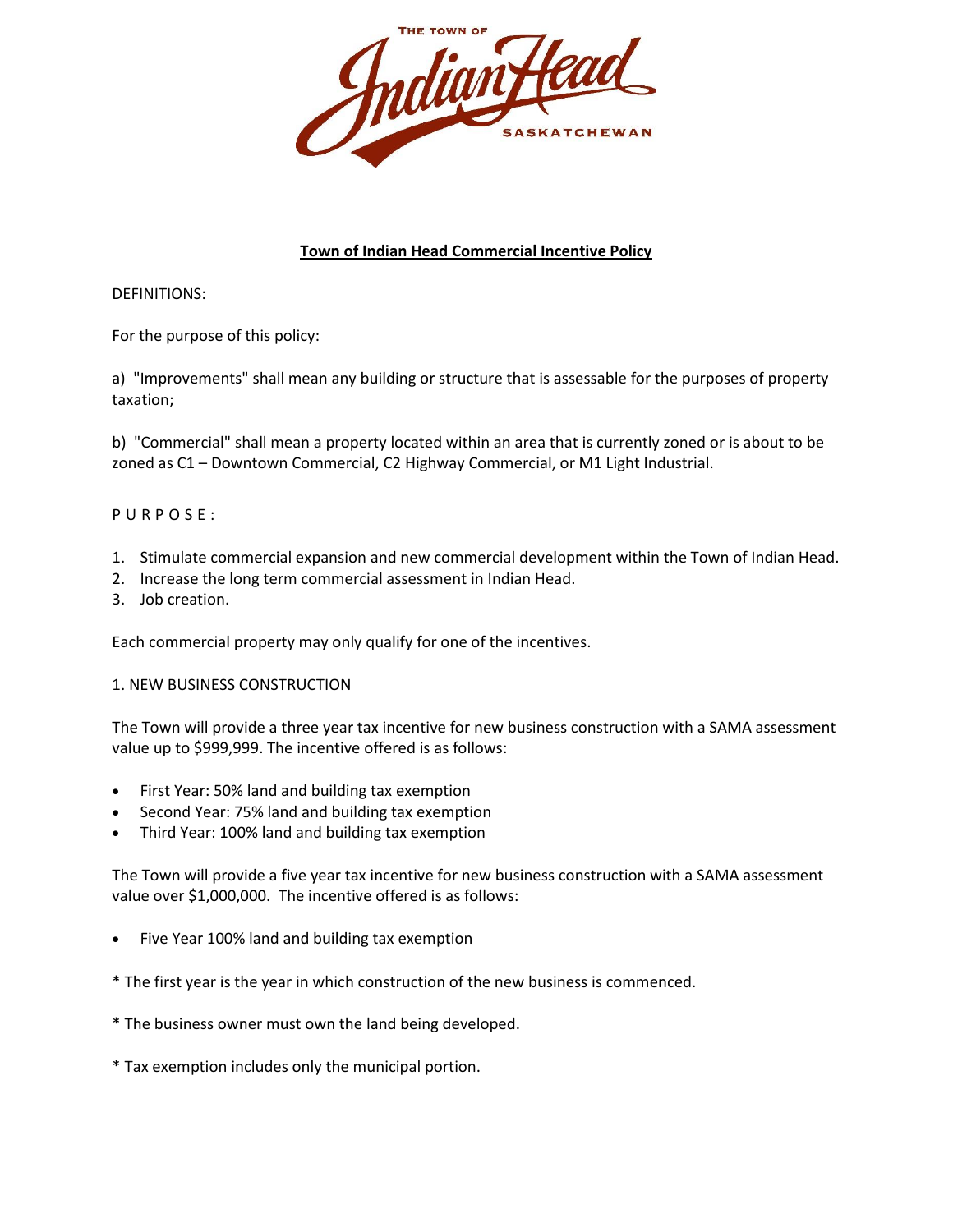### 2. NEW BUSINESS ESTABLISHED IN AN EXISTING BUILDING

The Town will provide a three year tax incentive for the new business owner. The incentive offered is as follows:

- First Year: 25% land and building tax exemption
- Second Year: 25% land and building tax exemption
- Third Year: 50% land and building tax exemption
- \* The business owner must own the land and buildings.
- \* Tax exemption includes only the municipal portion.

#### 3. BUSINESS EXPANSION INCENTIVE

The Town will provide a three year tax incentive for new construction, approved by the Town, of an existing business which increases the physical space of the commercial improvements, provided that the increase in gross assessment is greater than \$25,000.00. The incentive includes addition to an existing commercial building or the replacement of an existing commercial building, where the business in the building will remain the same. The incentive offered is as follows:

• First to Third Year Inclusive: 50% exemption of incremental increase of improvement assessment resulting from expansion.

\*The first year is the year following completion of construction.

\*Incentive shall apply only to the amount of the increase in the assessed value that said expansion causes.

\*Tax exemption includes only the municipal portion

#### 4. BUSINESS RENOVATION INCENTIVE

Any owner of commercial property may apply for a business renovation incentive.

The Town will provide a rebate to a business completing a minimum of \$5,000.00 in renovations of their commercial improvements. The rebate will be based on the cost of the renovations calculated at a rate of 10% of the costs to a maximum rebate of \$1,000.00. A written explanation and pictures of the renovations must be submitted with copies of paid invoices as application for the renovation rebate.

• The rebate will be applied against the municipal tax levy in the year following the completion of the renovations. If the application of the rebate results in a credit on the property tax account, the credit will remain on the tax account of the property and is non-refundable. A business may apply for a business renovation incentive once every five years.